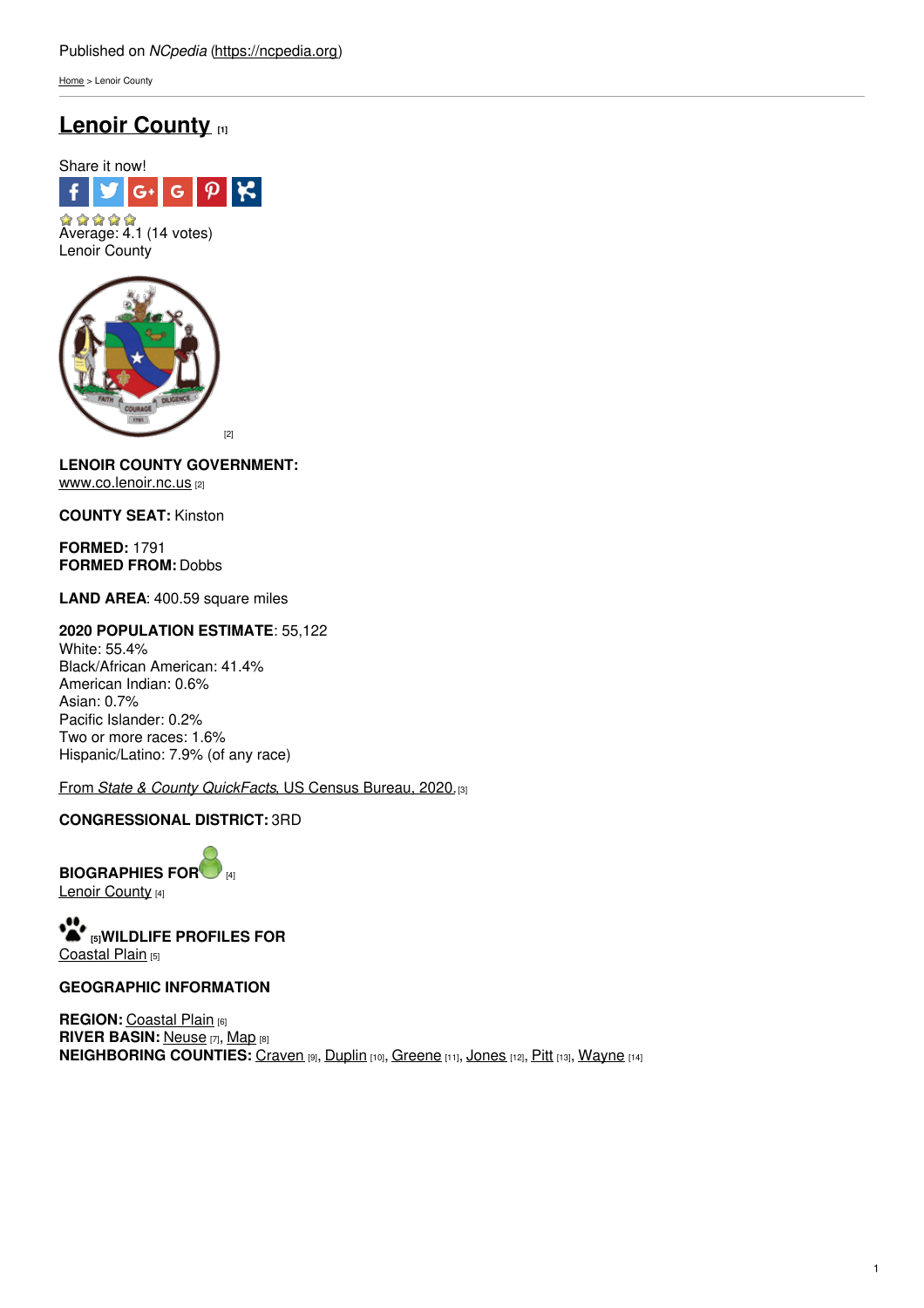

See also: North Carolina [Counties](https://www.ncpedia.org/geography/counties) [15] (to access links to NCpedia articles for all 100 counties)

by Robert Blair Vocci, 2006

See also: [Kinston,](https://ncpedia.org/kinston-battle) Battle of [16]; *Neuse*, CSS, State Historic Site and [Governor](https://ncpedia.org/wyse-fork-battle) Richard Caswell Memorial[17]; Wyse Fork, Battle of [18].

Lenoir County, located in North Carolina's [Coastal](https://ncpedia.org/geography/region/coastal-plain) Plain [6] region, was formed from no-longer-extant Dobbs County in 1791. It was named for General [William](https://ncpedia.org/biography/lenoir-william) Lenoir [19], a prominent Revolutionary War hero, Speaker of the State Senate, and trustee of the [University](https://ncpedia.org/university-north-carolina-chapel-hi) of North Carolina [20]. The new county retained Dobbs County's seat, Kinston [21], which was incorporated in 1762 as Kingston (in honor of King George III). Other communities in Lenoir County include La [Grange](http://lagrangenc.com/) [22], Pink Hill, Graingers, Deep Run, Institute, Dawson, and part of Grifton. The county's estimated population was 58,500 in 2004.

Although it continues to produce traditional agricultural commodities such a[stobacco](https://ncpedia.org/tobacco) [23], Lenoir County has also been on the cutting edge of new business ventures. In 1954 the DuPont Company established its first polyester manufacturing plant in the county. During the 1990s, the county again made history with the construction of the Global [TransPark](http://www.ncgtp.com/) [24], an innovative, fully integrated business and transportation complex (although it has been plagued by tenancy and financing problems).

Among Lenoir County's many attractions are the Kinston Indians Class-A baseball team-Kinston is the smallest city in the nation with a professional team-and the CSS *Neuse* State Historic Site and [Governor](https://ncpedia.org/neuse-css-state-historic-site-and-g) Richard Caswell Memorial<sub>[17]</sub>, where visitors can view a Confederate [ironclad](https://ncpedia.org/ironclads) [25] gunboat, the CSS *Neuse*. The ship, which was deliberately sunk by its captain in 1865 to prevent it from falling into Union hands, was found to be in remarkably good condition when it was recovered nearly a century later. Nearly 15,000 associated artifacts were recovered along with the ship. Lenoir County was also the scene of two major Civil War engagements, the 1862 Battle of [Kinston](https://ncpedia.org/kinston-battle) [16] and the 1865 [Battle](https://ncpedia.org/wyse-fork-battle) of Wyse Fork [18], second only (among actions fought in North Carolina) to the Battle of Bentonville in the number of troops engaged.

## **Annotated history of Lenoir County's formation:**

For an annotated history of the county's formation, with the laws affecting the county, boundary lines and changes, and other origin information, visit these references in *The Formation of the North Carolina Counties* (Corbitt, 2000), available online at North Carolina Digital Collections (note, there may be additional items of interest for the county not listed here):

County formation history: <https://digital.ncdcr.gov/digital/collection/p16062coll9/id/289910> [26]

Index entry for the county: <https://digital.ncdcr.gov/digital/collection/p16062coll9/id/290086> [27]

#### **References:**

*Heritage of Lenoir County, 1981*(1981).

#### **Additional resources:**

Corbitt, David Leroy. 2000. *The formation of the North Carolina counties, 1663- 1943*. <https://digital.ncdcr.gov/digital/collection/p16062coll9/id/290103> [28] (accessed June 20, 2017).

Lenoir County Government: <https://lenoircountync.gov/> [2]

Kinston-Lenoir County Chamber of Commerce: <https://www.kinstonchamber.com/> [29]

DigitalNC, Lenoir County: <https://www.digitalnc.org/counties/lenoir-county/> [30]